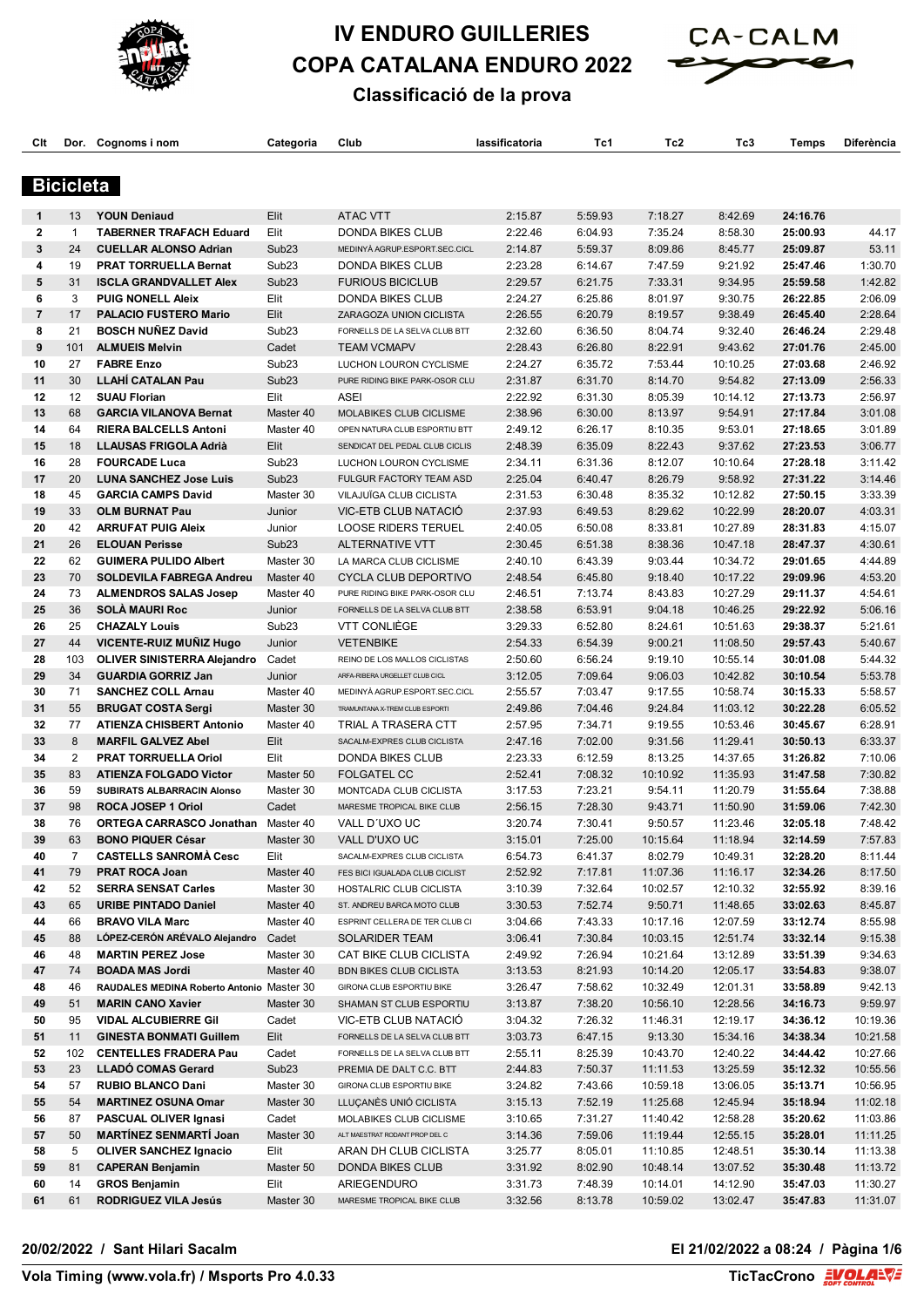



| Clt                  | Dor.           | Cognoms i nom                     | Categoria         | Club                                  | lassificatoria | Tc1      | Tc <sub>2</sub> | Tc3      | Temps    | Diferència |
|----------------------|----------------|-----------------------------------|-------------------|---------------------------------------|----------------|----------|-----------------|----------|----------|------------|
| 62                   | 53             | <b>CANAS ESPINOSA David</b>       | Master 30         | BIKE ABADESSES CLUB CICLISTA          | 3:45.11        | 8:22.29  | 11:09.65        | 12:33.44 | 35:50.49 | 11:33.73   |
| 63                   | 6              | <b>MUNTADA MELET Joan</b>         | Elit              | D'OLIANA AGRUPACIO CICLISTA           | 3:35.45        | 8:34.70  | 11:36.46        | 12:41.61 | 36:28.22 | 12:11.46   |
| 64                   | 97             | <b>PONS VILARRUBLA Guillem</b>    | Cadet             | <b>BELLVER CLUB CICLISTA</b>          | 3:23.28        | 8:36.57  | 11:06.16        | 13:42.09 | 36:48.10 | 12:31.34   |
| 65                   | 85             | <b>MARIMON VIZARRAGA Jordi</b>    | Master 50         |                                       | 3:22.58        | 8:01.64  | 11:13.39        | 14:26.72 | 37:04.33 | 12:47.57   |
| 66                   | 90             | <b>ALSINA GELADA Aleix</b>        | Cadet             | GIRONA GRAVITY CLUB CICLISTA          | 3:22.90        | 8:33.68  | 11:32.41        | 14:00.40 | 37:29.39 | 13:12.63   |
| 67                   | 92             | <b>MATAS MATAMALAS Miquel</b>     | Cadet             | FORNELLS DE LA SELVA CLUB BTT         | 3:11.98        | 7:56.34  | 11:13.04        | 15:15.22 | 37:36.58 | 13:19.82   |
| 68                   | 75             | <b>BIOSCA BAYLINA Carles</b>      | Master 40         | <b>BDN BIKES CLUB CICLISTA</b>        | 3:44.20        | 8:35.16  | 12:42.38        | 13:02.42 | 38:04.16 | 13:47.40   |
| 69                   | 104            | <b>MARIMON ABADAL Laia</b>        | F. Elit           | <b>ESCAPA CLUB CICLISTA</b>           | 3:31.72        | 8:09.73  | 12:12.97        | 15:05.34 | 38:59.76 | 14:43.00   |
| 70                   | 38             | <b>TORRENT CAZORLA Sergi</b>      | Junior            | FORNELLS DE LA SELVA CLUB BTT         | 3:30.26        | 8:02.99  | 14:22.07        | 13:10.12 | 39:05.44 | 14:48.68   |
| 71                   | 56             | <b>ACEDO ROMERO Xavier</b>        | Master 30         | GIRONA CLUB ESPORTIU BIKE             | 4:40.49        | 8:47.77  | 13:03.57        | 12:54.97 | 39:26.80 | 15:10.04   |
| 72                   | 84             | <b>MALLORQUI AYUSO Joaquim</b>    | Master 50         | <b>BTT LLAGOSTERA CLUB</b>            | 3:54.50        | 8:51.67  | 13:00.15        | 13:50.02 | 39:36.34 | 15:19.58   |
| 73                   | 89             | <b>BARDON RUBIO Aleix</b>         | Cadet             | SHAMAN ST CLUB ESPORTIU               | 6:54.72        | 7:53.74  | 11:48.01        | 13:29.27 | 40:05.74 | 15:48.98   |
| 74                   | 9              | <b>CUMELLES MEDINA Oriol</b>      | Elit              | SHAMAN ST CLUB ESPORTIU               | 3:49.03        | 8:57.14  | 11:52.63        | 15:27.72 | 40:06.52 | 15:49.76   |
| 75                   | 93             | <b>PORTE NOGUERAS Nil</b>         | Cadet             | ALTA RIBAGORÇA CENTRE EXCURSIO        | 3:45.65        | 8:34.34  | 14:18.32        | 13:43.28 | 40:21.59 | 16:04.83   |
| 76                   | 72             | <b>BALAGUE LOPEZ Pau Marcel</b>   | Master 40         | EL CORREDOR CLUB CICLISTA             | 2:47.23        | 7:07.53  | 20:31.42        | 11:03.51 | 41:29.69 | 17:12.93   |
| 77                   | 60             | <b>BAGES VICENTE Robert</b>       | Master 30         | MONTASPRE CLUB ESPORTIU               | 3:52.88        | 9:22.16  | 13:26.94        | 14:54.68 | 41:36.66 | 17:19.90   |
| 78                   | 106            | <b>CEA BESOLI Anna</b>            | F. Elit           | <b>DONDA BIKES CLUB</b>               | 3:43.72        | 8:46.31  | 13:42.75        | 16:46.11 | 42:58.89 | 18:42.13   |
| 79                   | 47             | <b>KOZELTSOV Alexandre</b>        | Master 30         | PROBIKE CLUB                          | 6:54.73        | 8:35.77  | 12:17.86        | 15:10.76 | 42:59.12 | 18:42.36   |
| 80                   | 69             | <b>PUJOL MARTIN Salvador</b>      | Master 40         | <b>FURIOUS BICICLUB</b>               | 3:57.69        | 9:41.49  | 14:52.18        | 15:14.32 | 43:45.68 | 19:28.92   |
| 81                   | 35             | <b>PUIG ROS Albert</b>            | Junior            | FORNELLS DE LA SELVA CLUB BTT         | 3:17.55        | 7:18.00  | 12:50.50        | 23:27.20 | 46:53.25 | 22:36.49   |
| 82                   | 107            | <b>PERXACHS I AYATS Marta</b>     | F. Cadet/Junior   | FORNELLS DE LA SELVA CLUB BTT         | 4:48.11        | 10:08.19 | 14:48.92        | 17:54.95 | 47:40.17 | 23:23.41   |
| 83                   | 80             | <b>QUINTANA WULF Ramon</b>        | Master 50         | <b>DONDA BIKES CLUB</b>               | 3:18.78        | 7:57.43  | 19:28.41        | 27:05.71 | 57:50.33 | 33:33.57   |
| <b>Absents - Tc1</b> |                |                                   |                   |                                       |                |          |                 |          |          |            |
|                      | 22             | <b>RAMÍREZ RUIZ Néstor</b>        | Sub <sub>23</sub> | <b>SOLARIDER TEAM</b>                 | 6:54.73        |          |                 |          |          |            |
|                      | 39             | <b>BOIX TOR Jordi</b>             | Junior            | BELLVER CLUB CICLISTA                 | 6:54.73        |          |                 |          |          |            |
|                      | 41             | <b>TARRÉS ROTA Aleix</b>          | Junior            | BTT AVIA DESCENS TEAM CLUB            | 6:54.73        |          |                 |          |          |            |
|                      | 43             | <b>GARCIA ARRASA Ramon</b>        | Junior            | SANT CUGAT UNIÓ CICLISTA              | 6:54.73        |          |                 |          |          |            |
|                      | 82             | <b>MUEDRA NÜNEZ Jose Vicente</b>  | Master 50         | <b>BIKE POBLA C</b>                   | 3:47.74        |          |                 |          |          |            |
|                      | 91             | <b>BARRENECHEA NOVOA Aritz</b>    | Cadet             | ARFA-RIBERA URGELLET CLUB CICL        | 6:54.73        |          |                 |          |          |            |
|                      | 94             | PUJOL I PARRAMON Julià            | Cadet             | ESPRINT CELLERA DE TER CLUB CI        | 6:54.73        |          |                 |          |          |            |
|                      | 96             | <b>LUCENA GARRIDO Marcos</b>      | Cadet             | <b>SOLARIDER TEAM</b>                 | 6:54.73        |          |                 |          |          |            |
|                      | 100            | <b>MIRO PEDREROL Jan</b>          | Cadet             | PREMIA DE DALT C.C. BTT               | 6:54.73        |          |                 |          |          |            |
| <b>Absents - Tc2</b> | 105            | <b>GODBILLOT Victoria</b>         | F. Elit           | SHAMAN ST CLUB ESPORTIU               | 6:54.73        |          |                 |          |          |            |
|                      |                |                                   |                   |                                       |                |          |                 |          |          |            |
|                      | $\overline{4}$ | <b>ESTEBAN CARMONA Marc</b>       | Elit              | OLYMPIA CYCLES CLUB CICLISTA          | 2:50.36        | 7:29.22  |                 |          |          |            |
|                      | 32             | <b>BUFFIERE Nathan</b>            | Sub <sub>23</sub> | <b>TARGUET BIKE AVENTURE</b>          | 2:58.38        | 7:43.82  |                 |          |          |            |
|                      |                | <b>Abandons - Tc2</b>             |                   |                                       |                |          |                 |          |          |            |
|                      | 29             | <b>GARCIA FAURA Asier</b>         | Sub <sub>23</sub> | ZARAGOZA UNION CICLISTA               | 2:46.83        | 6:36.66  |                 |          |          |            |
|                      | 37             | <b>ESTANY ALONSO Andreu</b>       | Junior            | ARFA-RIBERA URGELLET CLUB CICL        | 3:17.37        | 8:06.66  |                 |          |          |            |
|                      | 40             | <b>POMER LLOVET Izan</b>          | Junior            | SANT CUGAT UNIÓ CICLISTA              | 3:35.87        | 9:08.61  |                 |          |          |            |
|                      | 78             | <b>GONZALEZ HERRAIZ Joan Marc</b> | Master 40         | MEDINYÀ AGRUP.ESPORT.SEC.CICL         | 2:57.14        | 7:01.16  |                 |          |          |            |
|                      | 108            | <b>BOIX TOR Elisabeth</b>         |                   | F. Cadet/Junior BELLVER CLUB CICLISTA | 6:54.73        | 10:30.74 |                 |          |          |            |
| <b>Absents - Tc3</b> |                |                                   |                   |                                       |                |          |                 |          |          |            |

| 1 <sub>5</sub> | <b>MARTIN CAMPS Joan Miquel</b> | Elit  | BIKETRIAL COSTA DAURADA TORRED | 3:26.53 | 7:17.69  | 12:37.00 |
|----------------|---------------------------------|-------|--------------------------------|---------|----------|----------|
| 16             | <b>BOSCH GARCIA Ernest</b>      | Elit  | GIRONA CLUB ESPORTIU BIKE      | 2:52.87 | 15:05.12 | 26:16.03 |
| 99             | LLAUDÓ CRESPO Oriol             | Cadet | BTT AVIA DESCENS TEAM CLUB     | 2:41.75 | 6:51.57  | 9:50.97  |

# **Ebike**

П

|    | 110            | <b>FARGAS GONZALEZ Quim</b>    | Ebike Senior        | ARFA-RIBERA URGELLET CLUB CICL | 2:35.95 | 6:23.26 | 7:57.84 | 9:21.64  | 26:18.69 |         |
|----|----------------|--------------------------------|---------------------|--------------------------------|---------|---------|---------|----------|----------|---------|
| 2  | 135            | <b>RODRÍGUEZ BELLA Ruben</b>   | <b>Ebike Senior</b> | MONTBLANC CLUB BTT             | 2:46.40 | 6:33.50 | 8:09.13 | 9:43.33  | 27:12.36 | 53.67   |
|    | 10             | <b>FERNANDEZ HOURDIN Yann</b>  | Fhike Senior        | <b>FURIOUS BICI CLUB</b>       | 2:37.86 | 6:36.73 | 8:36.43 | 9:31.79  | 27:22.81 | 1:04.12 |
| 4  | $\overline{A}$ | <b>MAS SERRA Carles</b>        | <b>Ebike Senior</b> | RIUDARENES ESPORTS MUNTANYA    | 2:47.82 | 6:45.60 | 8:27.51 | 9:31.96  | 27:32.89 | 1:14.20 |
| 5. |                | <b>RIERA ARCARONS Albert</b>   | Ebike M40           | CENTELLES PENYA CICLISTA       | 3:11.36 | 6:41.61 | 8:39.09 | 9:45.53  | 28:17.59 | 1:58.90 |
| 6  |                | <b>ARCARONS SOLANAS Gerard</b> | Ebike M40           | DONDA BIKES CLUB               | 2:41.04 | 6:47.23 | 8:44.90 | 10:07.41 | 28:20.58 | 2:01.89 |
|    | 144            | <b>DUCH GARZON Marc Antoni</b> | Ebike M50+          | RIUDARENES ESPORTS MUNTANYA    | 2:49.09 | 6:53.28 | 8:53.39 | 9:57.98  | 28:33.74 | 2:15.05 |
| 8  | 26             | <b>DUCH GARZON Antoni</b>      | Ebike Senior        | RIUDARENES ESPORTS MUNTANYA    | 2:52.40 | 6:45.50 | 8:47.90 | 10:10.52 | 28:36.32 | 2:17.63 |

#### **20/02/2022 / Sant Hilari Sacalm El 21/02/2022 a 08:24 / Pàgina 2/6**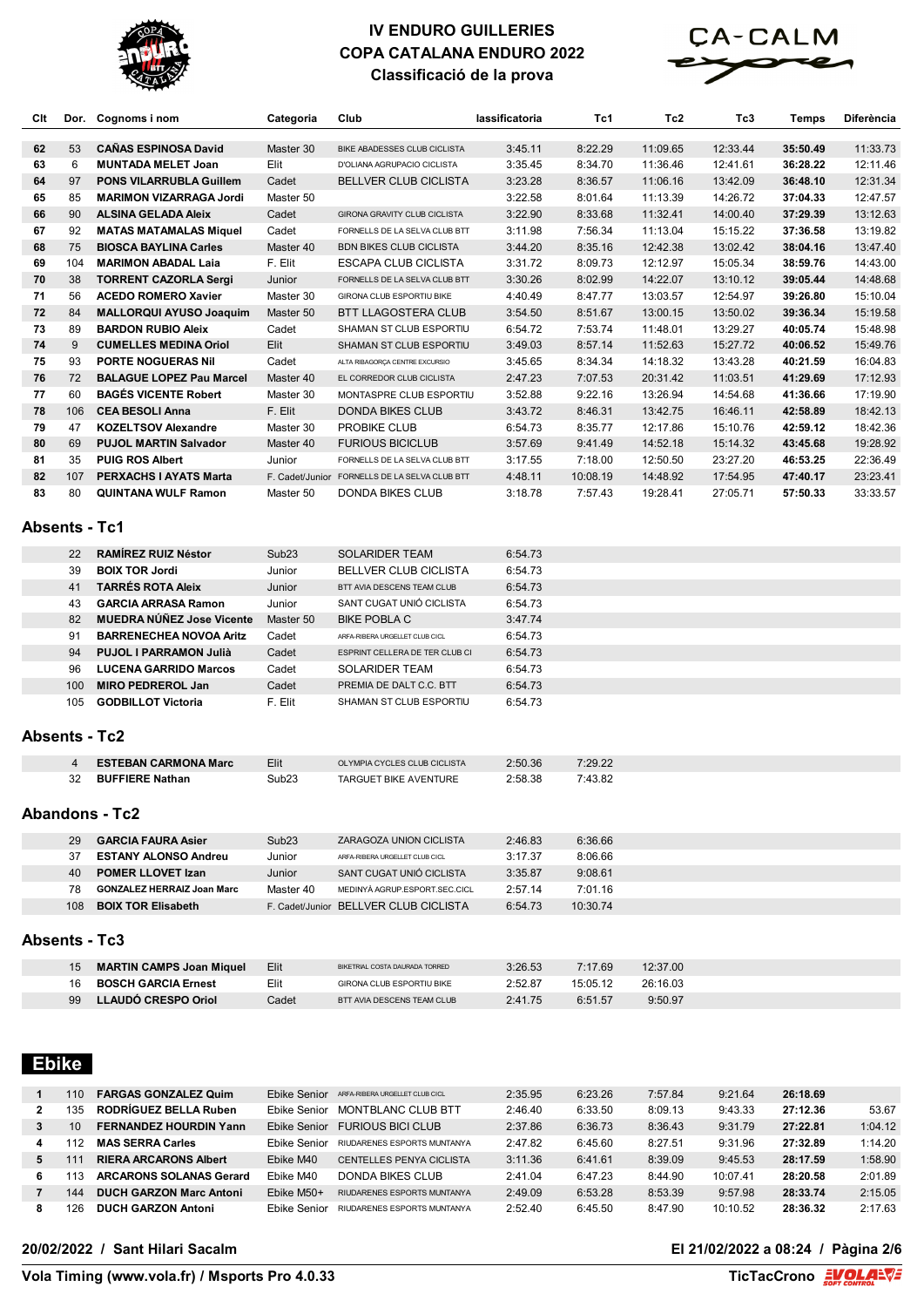



| Clt |                      | Dor. Cognoms i nom                 | Categoria           | Club                                       | lassificatoria | Tc1      | Tc2      | Tc3      | <b>Temps</b> | <b>Diferència</b> |
|-----|----------------------|------------------------------------|---------------------|--------------------------------------------|----------------|----------|----------|----------|--------------|-------------------|
| 9   | 138                  | <b>YELAMOS ESTEVE Jordi</b>        | Ebike M40           | TRENCA CAMES CLUB CICLISTA ELS             | 2:51.63        | 6:38.36  | 9:05.94  | 10:06.24 | 28:42.17     | 2:23.48           |
| 10  | 140                  | <b>COMA HALDON Marc</b>            | Ebike M40           | ARFA-RIBERA URGELLET CLUB CICL             | 2:50.55        | 6:47.53  | 9:17.90  | 9:54.76  | 28:50.74     | 2:32.05           |
| 11  | 134                  | <b>DONADO SERRA Xavier</b>         | Ebike Senior        | RIUDARENES ESPORTS MUNTANYA                | 2:59.73        | 6:54.49  | 9:02.16  | 10:44.46 | 29:40.84     | 3:22.15           |
| 12  | 139                  | <b>TOLEDO BERNAD Jorge</b>         | Ebike M40           | BIG BIKES CARLET CD                        | 2:55.61        | 6:55.65  | 9:38.99  | 10:11.73 | 29:41.98     | 3:23.29           |
| 13  | 137                  | SANCHEZ GARCIA José Mª             | Ebike M40           | ROCABIKES CLUB ESPORTIU                    | 3:21.02        | 6:48.32  | 9:27.31  | 10:16.74 | 29:53.39     | 3:34.70           |
| 14  | 122                  | <b>RIUS ROVIRA LIUIS</b>           | Ebike Senior        | VILAJUÏGA CLUB CICLISTA                    | 2:30.39        | 6:33.43  | 8:27.46  | 12:41.65 | 30:12.93     | 3:54.24           |
| 15  | 114                  | <b>BERENGUER CODINA Joan</b>       | Ebike M40           | <b>DONDA BIKES CLUB</b>                    | 2:54.29        | 7:21.55  | 9:22.79  | 10:37.91 | 30:16.54     | 3:57.85           |
| 16  | 166                  | <b>SANCHEZ MIRANDA Sergio</b>      | <b>Ebike Senior</b> |                                            | 2:57.93        | 7:24.57  | 9:21.86  | 10:52.50 | 30:36.86     | 4:18.17           |
| 17  | 141                  | <b>MAYA VAZQUEZ Carlos</b>         | Ebike M40           | RIERA BIKES CALELLA CLUB CICLI             | 2:50.80        | 6:39.35  | 10:02.74 | 11:27.01 | 30:59.90     | 4:41.21           |
| 18  | 123                  | <b>RIERA GOMEZ Ivan</b>            | Ebike Senior        | RIERA BIKES CALELLA CLUB CICLI             | 2:30.70        | 6:37.64  | 8:30.73  | 13:34.99 | 31:14.06     | 4:55.37           |
| 19  | 115                  | <b>TRILLO ORTEGA Oscar</b>         | Ebike M50+          | RIERA BIKES CALELLA CLUB CICLI             | 3:28.35        | 7:18.74  | 10:04.65 | 10:47.53 | 31:39.27     | 5:20.58           |
| 20  | 129                  | <b>ALERT MORALES Joan</b>          | Ebike Senior        | <b>VELO BERGA</b>                          | 3:17.65        | 7:27.24  | 10:42.38 | 10:56.03 | 32:23.30     | 6:04.61           |
| 21  | 121                  | <b>LLOP CARMONA Jaume</b>          | Ebike M40           | RIERA BIKES CALELLA CLUB CICLI             | 3:10.29        | 7:31.73  | 10:59.69 | 11:24.58 | 33:06.29     | 6:47.60           |
| 22  | 117                  | <b>MOLINA RODRIGUEZ Adrià</b>      | <b>Ebike Senior</b> | MIAMI - MEGABICI CLUB CICLISTA             | 3:57.09        | 7:19.76  | 10:25.61 | 11:28.82 | 33:11.28     | 6:52.59           |
| 23  | 133                  | <b>VILA BOSCH Alguer</b>           | Ebike Senior        | VILAJUÏGA CLUB CICLISTA                    | 6:54.73        | 6:47.92  | 9:13.71  | 10:31.12 | 33:27.48     | 7:08.79           |
| 24  | 132                  | <b>GOMEZ JIMENEZ Ruben</b>         | Ebike Senior        | ROCABIKES CLUB ESPORTIU                    | 6:54.73        | 7:36.28  | 9:38.95  | 10:44.62 | 34:54.58     | 8:35.89           |
| 25  | 116                  | <b>GABARRELLA BERGE Jaume</b>      | Ebike M40           | TRACK TEAM CLUB CICLISTA BELLP             | 3:15.00        | 7:43.32  | 12:01.61 | 12:27.26 | 35:27.19     | 9:08.50           |
| 26  | 136                  | <b>DIEZ VICENS Javier</b>          | Ebike M40           | PEGO I LES VALLS CC                        | 3:25.22        | 7:34.19  | 13:25.68 | 11:23.53 | 35:48.62     | 9:29.93           |
| 27  | 120                  | <b>AZOZ GRACIA Iban</b>            | Ebike M50+          | RIERA BIKES CALELLA CLUB CICLI             | 3:39.42        | 8:38.21  | 12:51.46 | 13:34.91 | 38:44.00     | 12:25.31          |
| 28  | 118                  | <b>MARTRET REDRADO Joan Albert</b> | Ebike M50+          | BIKE ABADESSES CLUB CICLISTA               | 4:32.14        | 9:08.62  | 13:26.52 | 13:23.74 | 40:31.02     | 14:12.33          |
| 29  | 119                  | FORTIA SOLÉ Josep Ma               | Ebike M50+          | RIUDARENES ESPORTS MUNTANYA                | 4:28.48        | 9:27.69  | 13:25.94 | 13:17.28 | 40:39.39     | 14:20.70          |
| 30  | 127                  | <b>GALDON SERRANO Andrés</b>       | Ebike M50+          | MEDINYÀ AGRUP.ESPORT.SEC.CICL              | 4:16.11        | 10:03.78 | 12:03.54 | 15:16.94 | 41:40.37     | 15:21.68          |
| 31  | 124                  | <b>ESCODA ROSES Joan Manel</b>     | Ebike M40           | RIERA BIKES CALELLA CLUB CICLI             | 2:41.64        | 7:10.62  | 24:15.35 | 11:31.26 | 45:38.87     | 19:20.18          |
| 32  | 109                  | <b>GUILLEN MATEOS Elisabeth</b>    | F. Ebike            | ASSOCIACIÓ D'ESPORTS DE MUNTAN             | 6:54.73        | 10:18.00 | 13:58.76 | 14:35.42 | 45:46.91     | 19:28.22          |
| 33  | 145                  | <b>MAS OLLER Lluis</b>             | Ebike M50+          | RIUDARENES ESPORTS MUNTANYA                | 6:54.73        | 11:09.20 | 15:26.36 | 15:17.06 | 48:47.35     | 22:28.66          |
|     | <b>Absents - Tc1</b> |                                    |                     |                                            |                |          |          |          |              |                   |
|     | 128                  | <b>MEDINA CARRASCO Alex</b>        | Ebike Senior        | RAVET BIKE PARETS CLUB CICLIST             | 6:54.73        |          |          |          |              |                   |
|     | 131                  | <b>PRAT COLLELL Sergi</b>          | Ebike Senior        | CICLES VIC CLUB CICLISTA                   | 2:48.07        |          |          |          |              |                   |
|     | 142                  | <b>PINTO MORROS Gerard</b>         | Ebike M40           | MARESME TROPICAL BIKE CLUB                 | 6:54.73        |          |          |          |              |                   |
|     | 143                  | <b>MIRO CONGOST Ignasi</b>         | Ebike M40           | <b>BTT LA GARRIGA CLUB</b>                 | 6:54.73        |          |          |          |              |                   |
|     |                      | <b>Absents - Tc3</b>               |                     |                                            |                |          |          |          |              |                   |
|     | 130                  | <b>BOSCH NUNEZ Domenec</b>         |                     | Ebike Senior FORNELLS DE LA SELVA CLUB BTT | 2:47.55        | 6:50.68  | 9:10.17  |          |              |                   |
|     |                      | <b>Abandons - Tc3</b>              |                     |                                            |                |          |          |          |              |                   |
|     | 125                  | <b>PULIDO CANO Adrian</b>          |                     | Ebike Senior BTT LA GARRIGA CLUB           | 2:58.68        | 7:00.44  | 9:55.88  |          |              |                   |

# **Tots**

| $\mathbf{1}$   | 13  | <b>YOUN Deniaud</b>            | Elit                | <b>ATAC VTT</b>                | 2:15.87 | 5:59.93 | 7:18.27 | 8:42.69  | 24:16.76 |         |
|----------------|-----|--------------------------------|---------------------|--------------------------------|---------|---------|---------|----------|----------|---------|
| $\mathbf{2}$   |     | <b>TABERNER TRAFACH Eduard</b> | Elit                | DONDA BIKES CLUB               | 2:22.46 | 6:04.93 | 7:35.24 | 8:58.30  | 25:00.93 | 44.17   |
| 3              | 24  | <b>CUELLAR ALONSO Adrian</b>   | Sub <sub>23</sub>   | MEDINYÀ AGRUP.ESPORT.SEC.CICL  | 2:14.87 | 5:59.37 | 8:09.86 | 8:45.77  | 25:09.87 | 53.11   |
| 4              | 19  | <b>PRAT TORRUELLA Bernat</b>   | Sub <sub>23</sub>   | <b>DONDA BIKES CLUB</b>        | 2:23.28 | 6:14.67 | 7:47.59 | 9:21.92  | 25:47.46 | 1:30.70 |
| 5              | 31  | <b>ISCLA GRANDVALLET Alex</b>  | Sub <sub>23</sub>   | <b>FURIOUS BICICLUB</b>        | 2:29.57 | 6:21.75 | 7:33.31 | 9:34.95  | 25:59.58 | 1:42.82 |
| 6              | 110 | <b>FARGAS GONZALEZ Quim</b>    | Ebike Senior        | ARFA-RIBERA URGELLET CLUB CICL | 2:35.95 | 6:23.26 | 7:57.84 | 9:21.64  | 26:18.69 | 2:01.93 |
| $\overline{7}$ | 3   | <b>PUIG NONELL Aleix</b>       | Elit                | <b>DONDA BIKES CLUB</b>        | 2:24.27 | 6:25.86 | 8:01.97 | 9:30.75  | 26:22.85 | 2:06.09 |
| 8              | 17  | <b>PALACIO FUSTERO Mario</b>   | Elit                | ZARAGOZA UNION CICLISTA        | 2:26.55 | 6:20.79 | 8:19.57 | 9:38.49  | 26:45.40 | 2:28.64 |
| 9              | 21  | <b>BOSCH NUÑEZ David</b>       | Sub <sub>23</sub>   | FORNELLS DE LA SELVA CLUB BTT  | 2:32.60 | 6:36.50 | 8:04.74 | 9:32.40  | 26:46.24 | 2:29.48 |
| 10             | 101 | <b>ALMUEIS Melvin</b>          | Cadet               | TEAM VCMAPV                    | 2:28.43 | 6:26.80 | 8:22.91 | 9:43.62  | 27:01.76 | 2:45.00 |
| 11             | 27  | <b>FABRE Enzo</b>              | Sub <sub>23</sub>   | LUCHON LOURON CYCLISME         | 2:24.27 | 6:35.72 | 7:53.44 | 10:10.25 | 27:03.68 | 2:46.92 |
| 12             | 135 | <b>RODRIGUEZ BELLA Ruben</b>   | <b>Ebike Senior</b> | MONTBLANC CLUB BTT             | 2:46.40 | 6:33.50 | 8:09.13 | 9:43.33  | 27:12.36 | 2:55.60 |
| 13             | 30  | <b>LLAHÍ CATALAN Pau</b>       | Sub <sub>23</sub>   | PURE RIDING BIKE PARK-OSOR CLU | 2:31.87 | 6:31.70 | 8:14.70 | 9:54.82  | 27:13.09 | 2:56.33 |
| 14             | 12  | <b>SUAU Florian</b>            | Elit                | <b>ASEI</b>                    | 2:22.92 | 6:31.30 | 8:05.39 | 10:14.12 | 27:13.73 | 2:56.97 |
| 15             | 68  | <b>GARCIA VILANOVA Bernat</b>  | Master 40           | MOLABIKES CLUB CICLISME        | 2:38.96 | 6:30.00 | 8:13.97 | 9:54.91  | 27:17.84 | 3:01.08 |
| 16             | 64  | <b>RIERA BALCELLS Antoni</b>   | Master 40           | OPEN NATURA CLUB ESPORTIU BTT  | 2:49.12 | 6:26.17 | 8:10.35 | 9:53.01  | 27:18.65 | 3:01.89 |
| 17             | 10  | <b>FERNANDEZ HOURDIN Yann</b>  | <b>Ebike Senior</b> | <b>FURIOUS BICLCLUB</b>        | 2:37.86 | 6:36.73 | 8:36.43 | 9:31.79  | 27:22.81 | 3:06.05 |
| 18             | 18  | LLAUSAS FRIGOLA Adrià          | Elit                | SENDICAT DEL PEDAL CLUB CICLIS | 2:48.39 | 6:35.09 | 8:22.43 | 9:37.62  | 27:23.53 | 3:06.77 |
| 19             | 28  | <b>FOURCADE Luca</b>           | Sub <sub>23</sub>   | LUCHON LOURON CYCLISME         | 2:34.11 | 6:31.36 | 8:12.07 | 10:10.64 | 27:28.18 | 3:11.42 |
| 20             | 20  | <b>LUNA SANCHEZ Jose Luis</b>  | Sub <sub>23</sub>   | FULGUR FACTORY TEAM ASD        | 2:25.04 | 6:40.47 | 8:26.79 | 9:58.92  | 27:31.22 | 3:14.46 |
| 21             | 112 | <b>MAS SERRA Carles</b>        | <b>Ebike Senior</b> | RIUDARENES ESPORTS MUNTANYA    | 2:47.82 | 6:45.60 | 8:27.51 | 9:31.96  | 27:32.89 | 3:16.13 |

#### **20/02/2022 / Sant Hilari Sacalm El 21/02/2022 a 08:24 / Pàgina 3/6**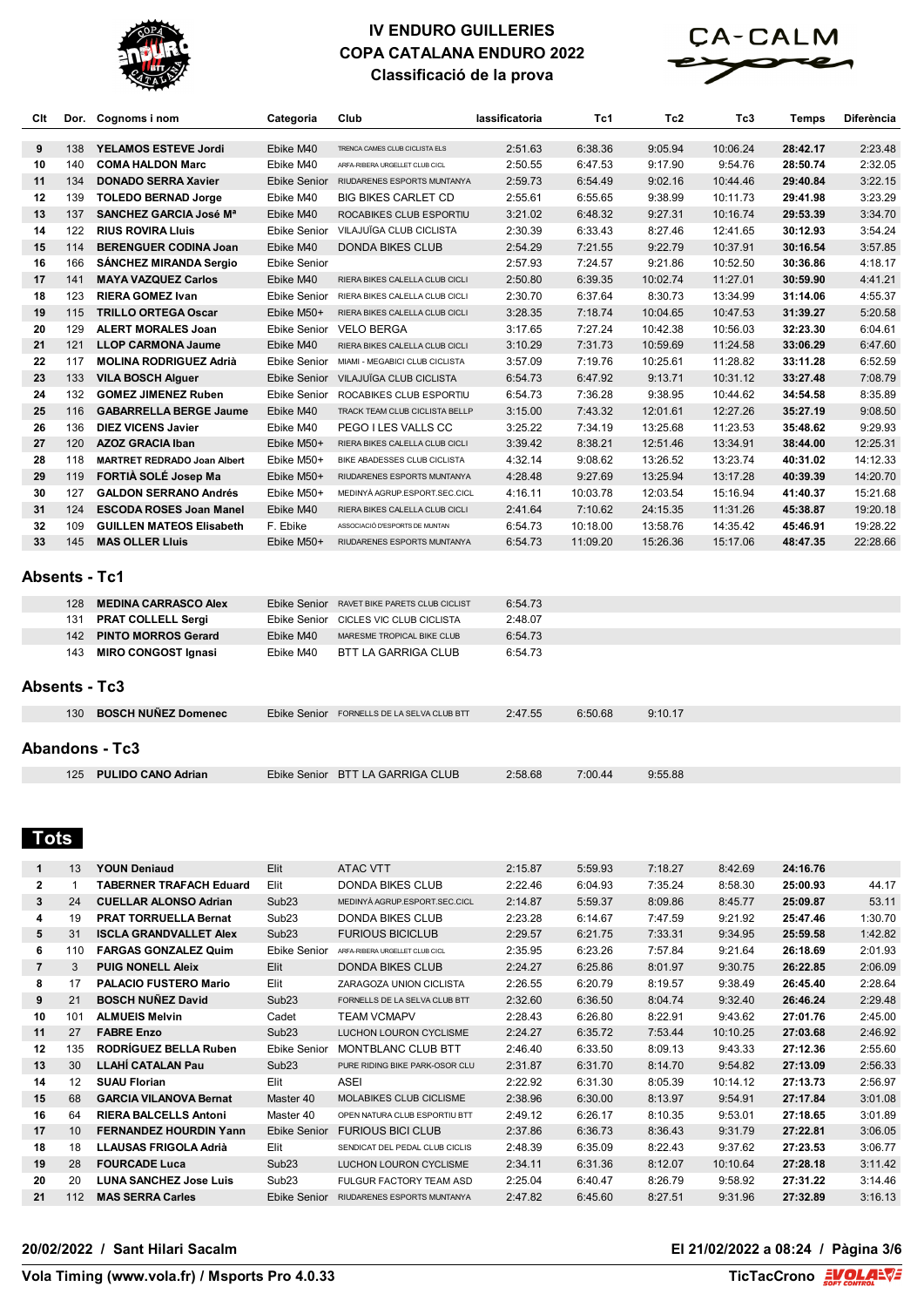



| Clt      |                | Dor. Cognoms i nom                                                  | Categoria           | Club                                                            | lassificatoria     | Tc1                | Tc2                  | Tc3                  | Temps                | <b>Diferència</b>  |
|----------|----------------|---------------------------------------------------------------------|---------------------|-----------------------------------------------------------------|--------------------|--------------------|----------------------|----------------------|----------------------|--------------------|
| 22       | 45             | <b>GARCIA CAMPS David</b>                                           | Master 30           | VILAJUÏGA CLUB CICLISTA                                         | 2:31.53            | 6:30.48            | 8:35.32              | 10:12.82             | 27:50.15             | 3:33.39            |
| 23       | 111            | <b>RIERA ARCARONS Albert</b>                                        | Ebike M40           | CENTELLES PENYA CICLISTA                                        | 3:11.36            | 6:41.61            | 8:39.09              | 9:45.53              | 28:17.59             | 4:00.83            |
| 24       | 33             | <b>OLM BURNAT Pau</b>                                               | Junior              | VIC-ETB CLUB NATACIO                                            | 2:37.93            | 6:49.53            | 8:29.62              | 10:22.99             | 28:20.07             | 4:03.31            |
| 25       | 113            | <b>ARCARONS SOLANAS Gerard</b>                                      | Ebike M40           | <b>DONDA BIKES CLUB</b>                                         | 2:41.04            | 6:47.23            | 8:44.90              | 10:07.41             | 28:20.58             | 4:03.82            |
| 26       | 42             | <b>ARRUFAT PUIG Aleix</b>                                           | Junior              | <b>LOOSE RIDERS TERUEL</b>                                      | 2:40.05            | 6:50.08            | 8:33.81              | 10:27.89             | 28:31.83             | 4:15.07            |
| 27       | 144            | <b>DUCH GARZON Marc Antoni</b>                                      | Ebike M50+          | RIUDARENES ESPORTS MUNTANYA                                     | 2:49.09            | 6:53.28            | 8:53.39              | 9:57.98              | 28:33.74             | 4:16.98            |
| 28       | 126            | <b>DUCH GARZON Antoni</b>                                           |                     | Ebike Senior RIUDARENES ESPORTS MUNTANYA                        | 2:52.40            | 6:45.50            | 8:47.90              | 10:10.52             | 28:36.32             | 4:19.56            |
| 29       | 138            | YELAMOS ESTEVE Jordi                                                | Ebike M40           | TRENCA CAMES CLUB CICLISTA ELS                                  | 2:51.63            | 6:38.36            | 9:05.94              | 10:06.24             | 28:42.17             | 4:25.41            |
| 30       | 26             | <b>ELOUAN Perisse</b>                                               | Sub <sub>23</sub>   | <b>ALTERNATIVE VTT</b>                                          | 2:30.45            | 6:51.38            | 8:38.36              | 10:47.18             | 28:47.37             | 4:30.61            |
| 31       | 140            | <b>COMA HALDON Marc</b>                                             | Ebike M40           | ARFA-RIBERA URGELLET CLUB CICL                                  | 2:50.55            | 6:47.53            | 9:17.90              | 9:54.76              | 28:50.74             | 4:33.98            |
| 32       | 62             | <b>GUIMERA PULIDO Albert</b>                                        | Master 30           | LA MARCA CLUB CICLISME                                          | 2:40.10            | 6:43.39            | 9:03.44              | 10:34.72             | 29:01.65             | 4:44.89            |
| 33<br>34 | 70<br>73       | <b>SOLDEVILA FABREGA Andreu</b>                                     | Master 40           | CYCLA CLUB DEPORTIVO                                            | 2:48.54<br>2:46.51 | 6:45.80            | 9:18.40              | 10:17.22<br>10:27.29 | 29:09.96             | 4:53.20            |
| 35       | 36             | <b>ALMENDROS SALAS Josep</b><br><b>SOLA MAURI Roc</b>               | Master 40<br>Junior | PURE RIDING BIKE PARK-OSOR CLU<br>FORNELLS DE LA SELVA CLUB BTT | 2:38.58            | 7:13.74<br>6:53.91 | 8:43.83<br>9:04.18   | 10:46.25             | 29:11.37<br>29:22.92 | 4:54.61<br>5:06.16 |
| 36       | 25             | <b>CHAZALY Louis</b>                                                | Sub <sub>23</sub>   | <b>VTT CONLIÈGE</b>                                             | 3:29.33            | 6:52.80            | 8:24.61              | 10:51.63             | 29:38.37             | 5:21.61            |
| 37       | 134            | <b>DONADO SERRA Xavier</b>                                          |                     | Ebike Senior RIUDARENES ESPORTS MUNTANYA                        | 2:59.73            | 6:54.49            | 9:02.16              | 10:44.46             | 29:40.84             | 5:24.08            |
| 38       | 139            | <b>TOLEDO BERNAD Jorge</b>                                          | Ebike M40           | <b>BIG BIKES CARLET CD</b>                                      | 2:55.61            | 6:55.65            | 9:38.99              | 10:11.73             | 29:41.98             | 5:25.22            |
| 39       | 137            | <b>SANCHEZ GARCIA José Mª</b>                                       | Ebike M40           | ROCABIKES CLUB ESPORTIU                                         | 3:21.02            | 6:48.32            | 9:27.31              | 10:16.74             | 29:53.39             | 5:36.63            |
| 40       | 44             | <b>VICENTE-RUIZ MUNIZ Hugo</b>                                      | Junior              | <b>VETENBIKE</b>                                                | 2:54.33            | 6:54.39            | 9:00.21              | 11:08.50             | 29:57.43             | 5:40.67            |
| 41       | 103            | <b>OLIVER SINISTERRA Alejandro</b> Cadet                            |                     | REINO DE LOS MALLOS CICLISTAS                                   | 2:50.60            | 6:56.24            | 9:19.10              | 10:55.14             | 30:01.08             | 5:44.32            |
| 42       | 34             | <b>GUARDIA GORRIZ Jan</b>                                           | Junior              | ARFA-RIBERA URGELLET CLUB CICL                                  | 3:12.05            | 7:09.64            | 9:06.03              | 10:42.82             | 30:10.54             | 5:53.78            |
| 43       | 122            | <b>RIUS ROVIRA Lluis</b>                                            |                     | Ebike Senior VILAJUÏGA CLUB CICLISTA                            | 2:30.39            | 6:33.43            | 8:27.46              | 12:41.65             | 30:12.93             | 5:56.17            |
| 44       | 71             | <b>SANCHEZ COLL Arnau</b>                                           | Master 40           | MEDINYÀ AGRUP.ESPORT.SEC.CICL                                   | 2:55.57            | 7:03.47            | 9:17.55              | 10:58.74             | 30:15.33             | 5:58.57            |
| 45       | 114            | <b>BERENGUER CODINA Joan</b>                                        | Ebike M40           | DONDA BIKES CLUB                                                | 2:54.29            | 7:21.55            | 9:22.79              | 10:37.91             | 30:16.54             | 5:59.78            |
| 46       | 55             | <b>BRUGAT COSTA Sergi</b>                                           | Master 30           | TRAMUNTANA X-TREM CLUB ESPORTI                                  | 2:49.86            | 7:04.46            | 9:24.84              | 11:03.12             | 30:22.28             | 6:05.52            |
| 47       | 166            | <b>SANCHEZ MIRANDA Sergio</b>                                       | <b>Ebike Senior</b> |                                                                 | 2:57.93            | 7:24.57            | 9:21.86              | 10:52.50             | 30:36.86             | 6:20.10            |
| 48       | 77             | <b>ATIENZA CHISBERT Antonio</b>                                     | Master 40           | TRIAL A TRASERA CTT                                             | 2:57.95            | 7:34.71            | 9:19.55              | 10:53.46             | 30:45.67             | 6:28.91            |
| 49       | 8              | <b>MARFIL GALVEZ Abel</b>                                           | Elit                | SACALM-EXPRES CLUB CICLISTA                                     | 2:47.16            | 7:02.00            | 9:31.56              | 11:29.41             | 30:50.13             | 6:33.37            |
| 50       | 141            | <b>MAYA VAZQUEZ Carlos</b>                                          | Ebike M40           | RIERA BIKES CALELLA CLUB CICLI                                  | 2:50.80            | 6:39.35            | 10:02.74             | 11:27.01             | 30:59.90             | 6:43.14            |
| 51       | 123            | <b>RIERA GOMEZ Ivan</b>                                             | <b>Ebike Senior</b> | RIERA BIKES CALELLA CLUB CICLI                                  | 2:30.70            | 6:37.64            | 8:30.73              | 13:34.99             | 31:14.06             | 6:57.30            |
| 52<br>53 | 2<br>115       | <b>PRAT TORRUELLA Oriol</b>                                         | Elit<br>Ebike M50+  | <b>DONDA BIKES CLUB</b>                                         | 2:23.33            | 6:12.59            | 8:13.25              | 14:37.65             | 31:26.82             | 7:10.06            |
| 54       | 83             | <b>TRILLO ORTEGA Oscar</b><br><b>ATIENZA FOLGADO Victor</b>         | Master 50           | RIERA BIKES CALELLA CLUB CICLI<br><b>FOLGATEL CC</b>            | 3:28.35<br>2:52.41 | 7:18.74<br>7:08.32 | 10:04.65<br>10:10.92 | 10:47.53<br>11:35.93 | 31:39.27<br>31:47.58 | 7:22.51<br>7:30.82 |
| 55       | 59             | <b>SUBIRATS ALBARRACIN Alonso</b>                                   | Master 30           | MONTCADA CLUB CICLISTA                                          | 3:17.53            | 7:23.21            | 9:54.11              | 11:20.79             | 31:55.64             | 7:38.88            |
| 56       | 98             | ROCA JOSEP 1 Oriol                                                  | Cadet               | MARESME TROPICAL BIKE CLUB                                      | 2:56.15            | 7:28.30            | 9:43.71              | 11:50.90             | 31:59.06             | 7:42.30            |
| 57       | 76             | <b>ORTEGA CARRASCO Jonathan</b> Master 40                           |                     | VALL D'UXO UC                                                   | 3:20.74            | 7:30.41            | 9:50.57              | 11:23.46             | 32:05.18             | 7:48.42            |
| 58       | 63             | <b>BONO PIQUER César</b>                                            | Master 30           | VALL D'UXO UC                                                   | 3:15.01            | 7:25.00            | 10:15.64             | 11:18.94             | 32:14.59             | 7:57.83            |
| 59       | 129            | <b>ALERT MORALES Joan</b>                                           | <b>Ebike Senior</b> | <b>VELO BERGA</b>                                               | 3:17.65            | 7:27.24            | 10:42.38             | 10:56.03             | 32:23.30             | 8:06.54            |
| 60       | $\overline{7}$ | <b>CASTELLS SANROMA Cesc</b>                                        | Elit                | SACALM-EXPRES CLUB CICLISTA                                     | 6:54.73            | 6:41.37            | 8:02.79              | 10:49.31             | 32:28.20             | 8:11.44            |
| 61       | 79             | <b>PRAT ROCA Joan</b>                                               | Master 40           | FES BICI IGUALADA CLUB CICLIST                                  | 2:52.92            | 7:17.81            | 11:07.36             | 11:16.17             | 32:34.26             | 8:17.50            |
| 62       |                | 52 SERRA SENSAT Carles                                              | Master 30           | HOSTALRIC CLUB CICLISTA                                         | 3:10.39            | 7:32.64            | 10:02.57             | 12:10.32             | 32:55.92             | 8:39.16            |
| 63       | 65             | <b>URIBE PINTADO Daniel</b>                                         | Master 40           | ST. ANDREU BARCA MOTO CLUB                                      | 3:30.53            | 7:52.74            | 9:50.71              | 11:48.65             | 33:02.63             | 8:45.87            |
| 64       | 121            | <b>LLOP CARMONA Jaume</b>                                           | Ebike M40           | RIERA BIKES CALELLA CLUB CICLI                                  | 3:10.29            | 7:31.73            | 10:59.69             | 11:24.58             | 33:06.29             | 8:49.53            |
| 65       | 117            | <b>MOLINA RODRIGUEZ Adrià</b>                                       |                     | Ebike Senior MIAMI - MEGABICI CLUB CICLISTA                     | 3:57.09            | 7:19.76            | 10:25.61             | 11:28.82             | 33:11.28             | 8:54.52            |
| 66       | 66             | <b>BRAVO VILA Marc</b>                                              | Master 40           | ESPRINT CELLERA DE TER CLUB CI                                  | 3:04.66            | 7:43.33            | 10:17.16             | 12:07.59             | 33:12.74             | 8:55.98            |
| 67       | 133            | <b>VILA BOSCH Alguer</b>                                            |                     | Ebike Senior VILAJUÏGA CLUB CICLISTA                            | 6:54.73            | 6:47.92            | 9:13.71              | 10:31.12             | 33:27.48             | 9:10.72            |
| 68       | 88             | LÓPEZ-CERÓN ARÉVALO Alejandro                                       | Cadet               | <b>SOLARIDER TEAM</b>                                           | 3:06.41            | 7:30.84            | 10:03.15             | 12:51.74             | 33:32.14             | 9:15.38            |
| 69       | 48<br>74       | <b>MARTIN PEREZ Jose</b>                                            | Master 30           | CAT BIKE CLUB CICLISTA                                          | 2:49.92            | 7:26.94            | 10:21.64             | 13:12.89             | 33:51.39             | 9:34.63<br>9:38.07 |
| 70<br>71 | 46             | <b>BOADA MAS Jordi</b><br>RAUDALES MEDINA Roberto Antonio Master 30 | Master 40           | <b>BDN BIKES CLUB CICLISTA</b><br>GIRONA CLUB ESPORTIU BIKE     | 3:13.53<br>3:26.47 | 8:21.93<br>7:58.62 | 10:14.20<br>10:32.49 | 12:05.17<br>12:01.31 | 33:54.83<br>33:58.89 | 9:42.13            |
| 72       | 51             | <b>MARIN CANO Xavier</b>                                            | Master 30           | SHAMAN ST CLUB ESPORTIU                                         | 3:13.87            | 7:38.20            | 10:56.10             | 12:28.56             | 34:16.73             | 9:59.97            |
| 73       | 95             | <b>VIDAL ALCUBIERRE Gil</b>                                         | Cadet               | VIC-ETB CLUB NATACIÓ                                            | 3:04.32            | 7:26.32            | 11:46.31             | 12:19.17             | 34:36.12             | 10:19.36           |
| 74       | 11             | <b>GINESTA BONMATI Guillem</b>                                      | Elit                | FORNELLS DE LA SELVA CLUB BTT                                   | 3:03.73            | 6:47.15            | 9:13.30              | 15:34.16             | 34:38.34             | 10:21.58           |
| 75       | 102            | <b>CENTELLES FRADERA Pau</b>                                        | Cadet               | FORNELLS DE LA SELVA CLUB BTT                                   | 2:55.11            | 8:25.39            | 10:43.70             | 12:40.22             | 34:44.42             | 10:27.66           |
| 76       | 132            | <b>GOMEZ JIMENEZ Ruben</b>                                          | Ebike Senior        | ROCABIKES CLUB ESPORTIU                                         | 6:54.73            | 7:36.28            | 9:38.95              | 10:44.62             | 34:54.58             | 10:37.82           |
| 77       | 23             | LLADÓ COMAS Gerard                                                  | Sub <sub>23</sub>   | PREMIA DE DALT C.C. BTT                                         | 2:44.83            | 7:50.37            | 11:11.53             | 13:25.59             | 35:12.32             | 10:55.56           |
| 78       | 57             | <b>RUBIO BLANCO Dani</b>                                            | Master 30           | GIRONA CLUB ESPORTIU BIKE                                       | 3:24.82            | 7:43.66            | 10:59.18             | 13:06.05             | 35:13.71             | 10:56.95           |
| 79       | 54             | <b>MARTINEZ OSUNA Omar</b>                                          | Master 30           | LLUÇANÈS UNIÓ CICLISTA                                          | 3:15.13            | 7:52.19            | 11:25.68             | 12:45.94             | 35:18.94             | 11:02.18           |
| 80       | 87             | <b>PASCUAL OLIVER Ignasi</b>                                        | Cadet               | MOLABIKES CLUB CICLISME                                         | 3:10.65            | 7:31.27            | 11:40.42             | 12:58.28             | 35:20.62             | 11:03.86           |
| 81       | 116            | <b>GABARRELLA BERGE Jaume</b>                                       | Ebike M40           | TRACK TEAM CLUB CICLISTA BELLP                                  | 3:15.00            | 7:43.32            | 12:01.61             | 12:27.26             | 35:27.19             | 11:10.43           |
| 82       | 50             | <b>MARTINEZ SENMARTI Joan</b>                                       | Master 30           | ALT MAESTRAT RODANT PROP DEL C                                  | 3:14.36            | 7:59.06            | 11:19.44             | 12:55.15             | 35:28.01             | 11:11.25           |
| 83       | 5              | <b>OLIVER SANCHEZ Ignacio</b>                                       | Elit                | ARAN DH CLUB CICLISTA                                           | 3:25.77            | 8:05.01            | 11:10.85             | 12:48.51             | 35:30.14             | 11:13.38           |
| 84       | 81             | <b>CAPERAN Benjamin</b>                                             | Master 50           | <b>DONDA BIKES CLUB</b>                                         | 3:31.92            | 8:02.90            | 10:48.14             | 13:07.52             | 35:30.48             | 11:13.72           |
| 85       | 14             | <b>GROS Benjamin</b>                                                | Elit                | ARIEGENDURO                                                     | 3:31.73            | 7:48.39            | 10:14.01             | 14:12.90             | 35:47.03             | 11:30.27           |
| 86       | 61             | <b>RODRIGUEZ VILA Jesús</b>                                         | Master 30           | MARESME TROPICAL BIKE CLUB                                      | 3:32.56            | 8:13.78            | 10:59.02             | 13:02.47             | 35:47.83             | 11:31.07           |

#### **20/02/2022 / Sant Hilari Sacalm El 21/02/2022 a 08:24 / Pàgina 4/6**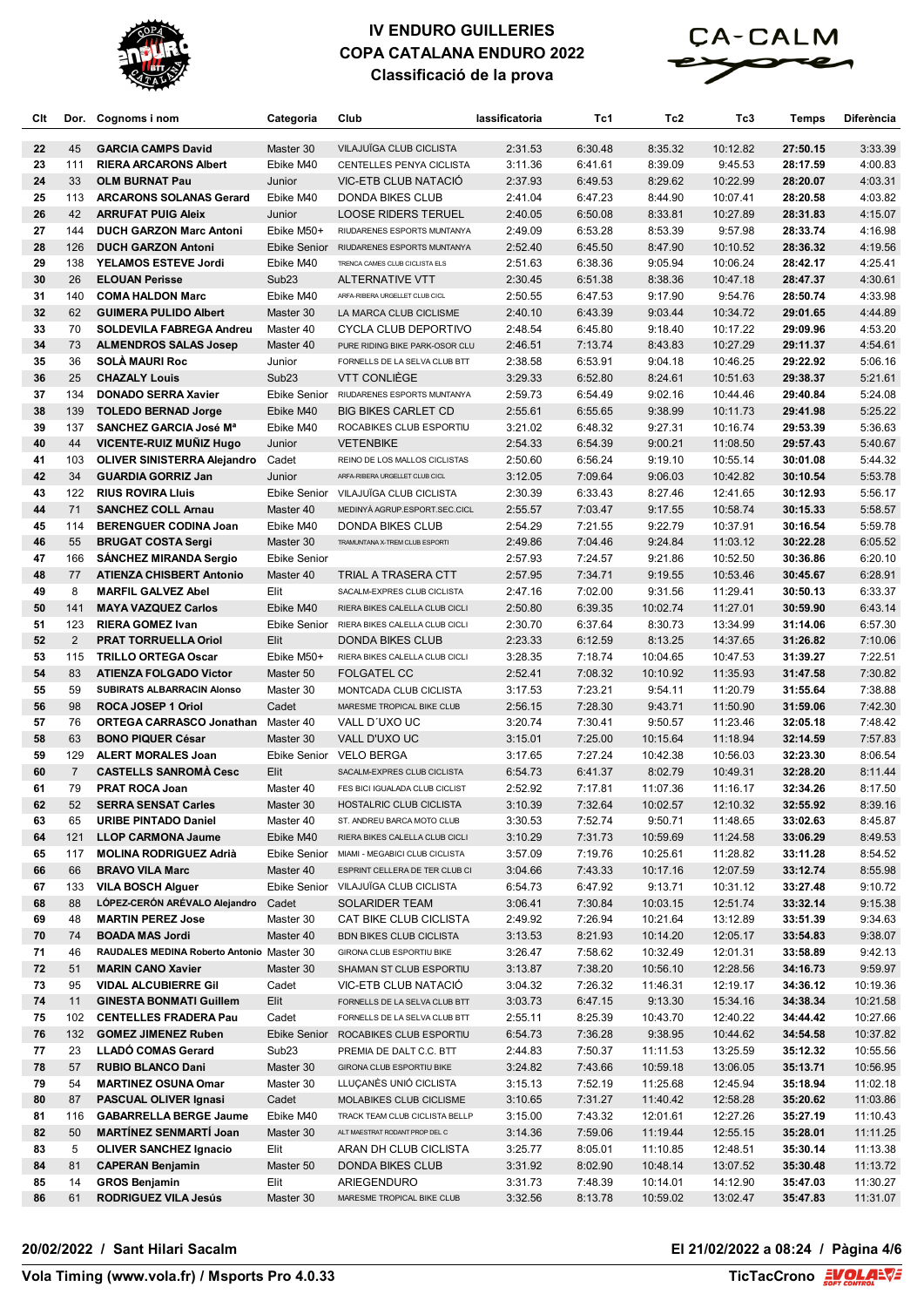



| Clt |     | Dor. Cognoms i nom                 | Categoria  | Club                                          | lassificatoria | Tc1      | Tc <sub>2</sub> | Tc3      | Temps    | Diferència |
|-----|-----|------------------------------------|------------|-----------------------------------------------|----------------|----------|-----------------|----------|----------|------------|
| 87  | 136 | <b>DIEZ VICENS Javier</b>          | Ebike M40  | PEGO I LES VALLS CC                           | 3:25.22        | 7:34.19  | 13:25.68        | 11:23.53 | 35:48.62 | 11:31.86   |
| 88  | 53  | <b>CAÑAS ESPINOSA David</b>        | Master 30  | BIKE ABADESSES CLUB CICLISTA                  | 3:45.11        | 8:22.29  | 11:09.65        | 12:33.44 | 35:50.49 | 11:33.73   |
| 89  | 6   | <b>MUNTADA MELET Joan</b>          | Elit       | <b>D'OLIANA AGRUPACIO CICLISTA</b>            | 3:35.45        | 8:34.70  | 11:36.46        | 12:41.61 | 36:28.22 | 12:11.46   |
| 90  | 97  | <b>PONS VILARRUBLA Guillem</b>     | Cadet      | <b>BELLVER CLUB CICLISTA</b>                  | 3:23.28        | 8:36.57  | 11:06.16        | 13:42.09 | 36:48.10 | 12:31.34   |
| 91  | 85  | <b>MARIMON VIZARRAGA Jordi</b>     | Master 50  |                                               | 3:22.58        | 8:01.64  | 11:13.39        | 14:26.72 | 37:04.33 | 12:47.57   |
| 92  | 90  | <b>ALSINA GELADA Aleix</b>         | Cadet      | <b>GIRONA GRAVITY CLUB CICLISTA</b>           | 3:22.90        | 8:33.68  | 11:32.41        | 14:00.40 | 37:29.39 | 13:12.63   |
| 93  | 92  | <b>MATAS MATAMALAS Miquel</b>      | Cadet      | FORNELLS DE LA SELVA CLUB BTT                 | 3:11.98        | 7:56.34  | 11:13.04        | 15:15.22 | 37:36.58 | 13:19.82   |
| 94  | 75  | <b>BIOSCA BAYLINA Carles</b>       | Master 40  | <b>BDN BIKES CLUB CICLISTA</b>                | 3:44.20        | 8:35.16  | 12:42.38        | 13:02.42 | 38:04.16 | 13:47.40   |
| 95  | 120 | <b>AZOZ GRACIA Iban</b>            | Ebike M50+ | RIERA BIKES CALELLA CLUB CICLI                | 3:39.42        | 8:38.21  | 12:51.46        | 13:34.91 | 38:44.00 | 14:27.24   |
| 96  | 104 | <b>MARIMON ABADAL Laia</b>         | F. Elit    | <b>ESCAPA CLUB CICLISTA</b>                   | 3:31.72        | 8:09.73  | 12:12.97        | 15:05.34 | 38:59.76 | 14:43.00   |
| 97  | 38  | <b>TORRENT CAZORLA Sergi</b>       | Junior     | FORNELLS DE LA SELVA CLUB BTT                 | 3:30.26        | 8:02.99  | 14:22.07        | 13:10.12 | 39:05.44 | 14:48.68   |
| 98  | 56  | <b>ACEDO ROMERO Xavier</b>         | Master 30  | GIRONA CLUB ESPORTIU BIKE                     | 4:40.49        | 8:47.77  | 13:03.57        | 12:54.97 | 39:26.80 | 15:10.04   |
| 99  | 84  | <b>MALLORQUI AYUSO Joaquim</b>     | Master 50  | <b>BTT LLAGOSTERA CLUB</b>                    | 3:54.50        | 8:51.67  | 13:00.15        | 13:50.02 | 39:36.34 | 15:19.58   |
| 100 | 89  | <b>BARDON RUBIO Aleix</b>          | Cadet      | SHAMAN ST CLUB ESPORTIU                       | 6:54.72        | 7:53.74  | 11:48.01        | 13:29.27 | 40:05.74 | 15:48.98   |
| 101 | 9   | <b>CUMELLES MEDINA Oriol</b>       | Elit       | <b>SHAMAN ST CLUB ESPORTIU</b>                | 3:49.03        | 8:57.14  | 11:52.63        | 15:27.72 | 40:06.52 | 15:49.76   |
| 102 | 93  | <b>PORTE NOGUERAS Nil</b>          | Cadet      | ALTA RIBAGORÇA CENTRE EXCURSIO                | 3:45.65        | 8:34.34  | 14:18.32        | 13:43.28 | 40:21.59 | 16:04.83   |
| 103 | 118 | <b>MARTRET REDRADO Joan Albert</b> | Ebike M50+ | BIKE ABADESSES CLUB CICLISTA                  | 4:32.14        | 9:08.62  | 13:26.52        | 13:23.74 | 40:31.02 | 16:14.26   |
| 104 | 119 | FORTIÀ SOLÉ Josep Ma               | Ebike M50+ | RIUDARENES ESPORTS MUNTANYA                   | 4:28.48        | 9:27.69  | 13:25.94        | 13:17.28 | 40:39.39 | 16:22.63   |
| 105 | 72  | <b>BALAGUE LOPEZ Pau Marcel</b>    | Master 40  | EL CORREDOR CLUB CICLISTA                     | 2:47.23        | 7:07.53  | 20:31.42        | 11:03.51 | 41:29.69 | 17:12.93   |
| 106 | 60  | <b>BAGÉS VICENTE Robert</b>        | Master 30  | MONTASPRE CLUB ESPORTIU                       | 3:52.88        | 9:22.16  | 13:26.94        | 14:54.68 | 41:36.66 | 17:19.90   |
| 107 | 127 | <b>GALDON SERRANO Andrés</b>       | Ebike M50+ | MEDINYÀ AGRUP.ESPORT.SEC.CICL                 | 4:16.11        | 10:03.78 | 12:03.54        | 15:16.94 | 41:40.37 | 17:23.61   |
| 108 | 106 | <b>CEA BESOLI Anna</b>             | F. Elit    | <b>DONDA BIKES CLUB</b>                       | 3:43.72        | 8:46.31  | 13:42.75        | 16:46.11 | 42:58.89 | 18:42.13   |
| 109 | 47  | <b>KOZELTSOV Alexandre</b>         | Master 30  | <b>PROBIKE CLUB</b>                           | 6:54.73        | 8:35.77  | 12:17.86        | 15:10.76 | 42:59.12 | 18:42.36   |
| 110 | 69  | <b>PUJOL MARTIN Salvador</b>       | Master 40  | <b>FURIOUS BICICLUB</b>                       | 3:57.69        | 9:41.49  | 14:52.18        | 15:14.32 | 43:45.68 | 19:28.92   |
| 111 | 124 | <b>ESCODA ROSES Joan Manel</b>     | Ebike M40  | RIERA BIKES CALELLA CLUB CICLI                | 2:41.64        | 7:10.62  | 24:15.35        | 11:31.26 | 45:38.87 | 21:22.11   |
| 112 | 109 | <b>GUILLEN MATEOS Elisabeth</b>    | F. Ebike   | ASSOCIACIÓ D'ESPORTS DE MUNTAN                | 6:54.73        | 10:18.00 | 13:58.76        | 14:35.42 | 45:46.91 | 21:30.15   |
| 113 | 35  | <b>PUIG ROS Albert</b>             | Junior     | FORNELLS DE LA SELVA CLUB BTT                 | 3:17.55        | 7:18.00  | 12:50.50        | 23:27.20 | 46:53.25 | 22:36.49   |
| 114 | 107 | <b>PERXACHS I AYATS Marta</b>      |            | F. Cadet/Junior FORNELLS DE LA SELVA CLUB BTT | 4:48.11        | 10:08.19 | 14:48.92        | 17:54.95 | 47:40.17 | 23:23.41   |
| 115 | 145 | <b>MAS OLLER Lluis</b>             | Ebike M50+ | RIUDARENES ESPORTS MUNTANYA                   | 6:54.73        | 11:09.20 | 15:26.36        | 15:17.06 | 48:47.35 | 24:30.59   |
| 116 | 80  | <b>QUINTANA WULF Ramon</b>         | Master 50  | <b>DONDA BIKES CLUB</b>                       | 3:18.78        | 7:57.43  | 19:28.41        | 27:05.71 | 57:50.33 | 33:33.57   |

#### **Absents - Tc1**

|                      | 22               | <b>RAMÍREZ RUIZ Néstor</b>        | Sub <sub>23</sub>   | <b>SOLARIDER TEAM</b>                 | 6:54.73 |          |          |  |  |
|----------------------|------------------|-----------------------------------|---------------------|---------------------------------------|---------|----------|----------|--|--|
|                      | 39               | <b>BOIX TOR Jordi</b>             | Junior              | <b>BELLVER CLUB CICLISTA</b>          | 6:54.73 |          |          |  |  |
|                      | 41               | <b>TARRÉS ROTA Aleix</b>          | Junior              | BTT AVIA DESCENS TEAM CLUB            | 6:54.73 |          |          |  |  |
|                      | 43               | <b>GARCIA ARRASA Ramon</b>        | Junior              | SANT CUGAT UNIÓ CICLISTA              | 6:54.73 |          |          |  |  |
|                      | 82               | <b>MUEDRA NÚÑEZ Jose Vicente</b>  | Master 50           | <b>BIKE POBLA C</b>                   | 3:47.74 |          |          |  |  |
|                      | 91               | <b>BARRENECHEA NOVOA Aritz</b>    | Cadet               | ARFA-RIBERA URGELLET CLUB CICL        | 6:54.73 |          |          |  |  |
|                      | 94               | <b>PUJOL I PARRAMON Julià</b>     | Cadet               | ESPRINT CELLERA DE TER CLUB CI        | 6:54.73 |          |          |  |  |
|                      | 96               | <b>LUCENA GARRIDO Marcos</b>      | Cadet               | <b>SOLARIDER TEAM</b>                 | 6:54.73 |          |          |  |  |
|                      | 100 <sup>°</sup> | <b>MIRO PEDREROL Jan</b>          | Cadet               | PREMIA DE DALT C.C. BTT               | 6:54.73 |          |          |  |  |
|                      | 105              | <b>GODBILLOT Victoria</b>         | F. Elit             | SHAMAN ST CLUB ESPORTIU               | 6:54.73 |          |          |  |  |
|                      | 128              | <b>MEDINA CARRASCO Alex</b>       | <b>Ebike Senior</b> | RAVET BIKE PARETS CLUB CICLIST        | 6:54.73 |          |          |  |  |
|                      | 131              | <b>PRAT COLLELL Sergi</b>         |                     | Ebike Senior CICLES VIC CLUB CICLISTA | 2:48.07 |          |          |  |  |
|                      | 142              | <b>PINTO MORROS Gerard</b>        | Ebike M40           | MARESME TROPICAL BIKE CLUB            | 6:54.73 |          |          |  |  |
|                      | 143              | <b>MIRO CONGOST Ignasi</b>        | Ebike M40           | <b>BTT LA GARRIGA CLUB</b>            | 6:54.73 |          |          |  |  |
|                      |                  |                                   |                     |                                       |         |          |          |  |  |
| <b>Absents - Tc2</b> |                  |                                   |                     |                                       |         |          |          |  |  |
|                      |                  |                                   |                     |                                       |         |          |          |  |  |
|                      | $\overline{4}$   | <b>ESTEBAN CARMONA Marc</b>       | Elit                | OLYMPIA CYCLES CLUB CICLISTA          | 2:50.36 | 7:29.22  |          |  |  |
|                      | 32               | <b>BUFFIERE Nathan</b>            | Sub <sub>23</sub>   | <b>TARGUET BIKE AVENTURE</b>          | 2:58.38 | 7:43.82  |          |  |  |
|                      |                  |                                   |                     |                                       |         |          |          |  |  |
|                      |                  | <b>Abandons - Tc2</b>             |                     |                                       |         |          |          |  |  |
|                      | 29               | <b>GARCIA FAURA Asier</b>         | Sub <sub>23</sub>   | <b>ZARAGOZA UNION CICLISTA</b>        | 2:46.83 | 6:36.66  |          |  |  |
|                      | 37               | <b>ESTANY ALONSO Andreu</b>       | Junior              | ARFA-RIBERA URGELLET CLUB CICL        | 3:17.37 | 8:06.66  |          |  |  |
|                      | 40               | <b>POMER LLOVET Izan</b>          | Junior              | SANT CUGAT UNIÓ CICLISTA              | 3:35.87 | 9:08.61  |          |  |  |
|                      | 78               | <b>GONZALEZ HERRAIZ Joan Marc</b> | Master 40           | MEDINYÀ AGRUP.ESPORT.SEC.CICL         | 2:57.14 | 7:01.16  |          |  |  |
|                      | 108              | <b>BOIX TOR Elisabeth</b>         |                     | F. Cadet/Junior BELLVER CLUB CICLISTA | 6:54.73 | 10:30.74 |          |  |  |
|                      |                  |                                   |                     |                                       |         |          |          |  |  |
| <b>Absents - Tc3</b> |                  |                                   |                     |                                       |         |          |          |  |  |
|                      | 15               | <b>MARTIN CAMPS Joan Miquel</b>   | Elit                | BIKETRIAL COSTA DAURADA TORRED        | 3:26.53 | 7:17.69  | 12:37.00 |  |  |
|                      | 16               | <b>BOSCH GARCIA Ernest</b>        | Elit                | <b>GIRONA CLUB ESPORTIU BIKE</b>      | 2:52.87 | 15:05.12 | 26:16.03 |  |  |
|                      | 99               | <b>LLAUDÓ CRESPO Oriol</b>        | Cadet               | BTT AVIA DESCENS TEAM CLUB            | 2:41.75 | 6:51.57  | 9:50.97  |  |  |

#### **20/02/2022 / Sant Hilari Sacalm El 21/02/2022 a 08:24 / Pàgina 5/6**